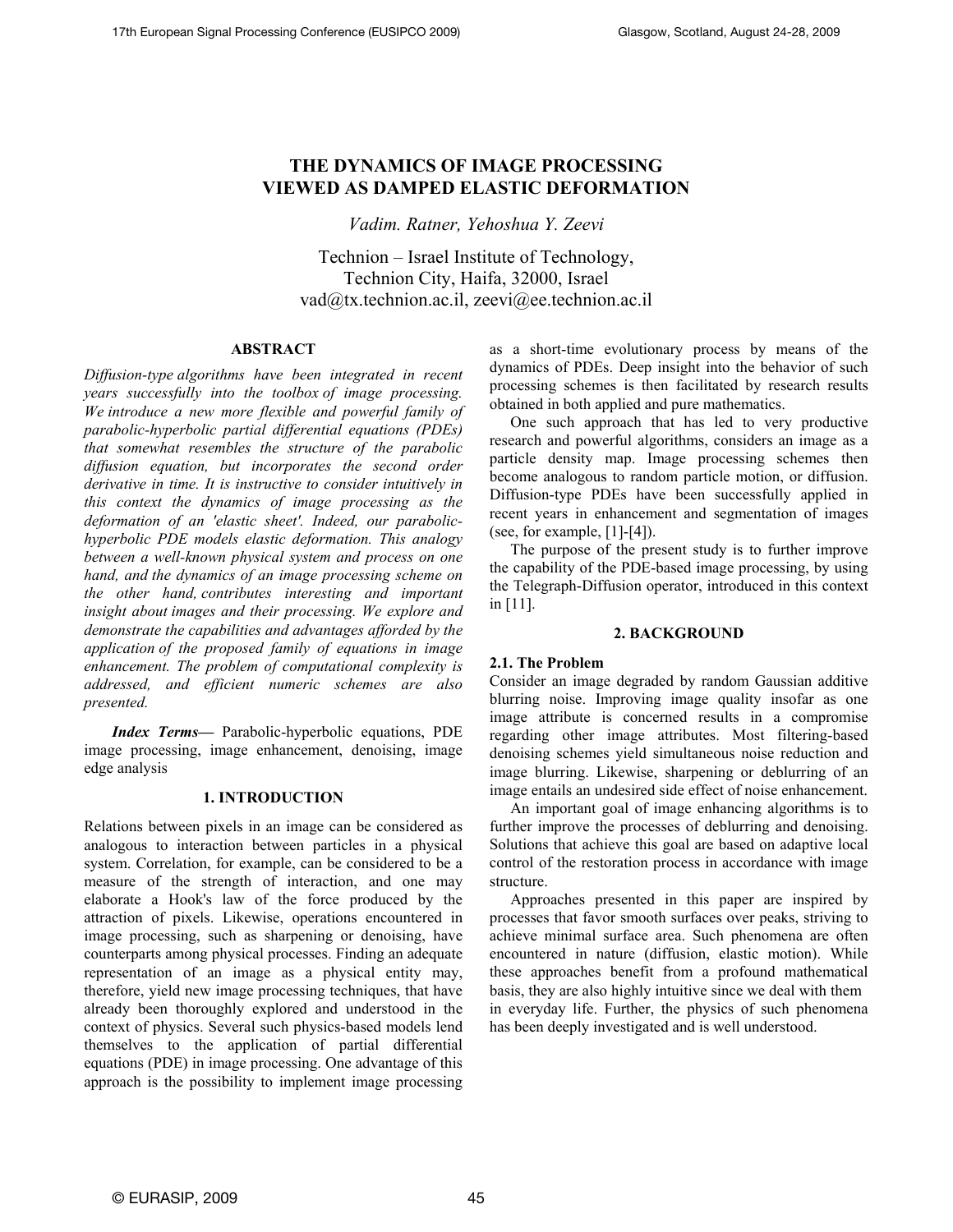

**Figure 1:** Leftmost column: original image, noisy image (PSNR 28.0dB). Middle column: PM-TeD denoising result and error (PSNR 30.0dB). Rightmost column: FAB-TeD denoising result and error (PSNR 30.7dB). The error image is the difference between the noiseless and the denoised images added to a uniform gray image (gray level 0.5) to improve visibility. FAB-denoising error image contains much less details than PM denoising error, in which the bird is still clearly visible.

#### **2.2. Diffusion Processes**

The non-linear diffusion denoising process, defined by (2.1), was introduced by Perona and Malik (PM) in [1].

$$
-\nabla \cdot (k \nabla u) + u_t = 0, \qquad (2.1)
$$

where  $u$  is the processed image and  $u_t$ , its first derivative in time. Setting the diffusion coefficient *k* to be large over smooth areas and small around edges allows anisotropic, content-dependant smoothing. The linear smoothing process can be described as a convolution with a Gaussian smoothing kernel.

Gilboa *et al.* have generalized the process, allowing negative and complex diffusion coefficient *k* (or time). This resulted in Forward-And-Backward (FAB) diffusion [3], which enables local sharpening, as well as smoothing. Complex diffusion, [4], further generalizes the operator by incorporating the imaginary part which approximates a second spatial derivative of an image. It also lends itself to the application of the Schroedinger potential which is instrumental in enhancement of texture [14].

These properties of the diffusion operator are useful in image denoising and enhancement, since they allow both smoothing (denoising) and sharpening of an image by adjusting the diffusion coefficient.

### **2.3.Damped Elastic Deformation Processes**

Damped elastic deformation (DED) processes are also endowed with smoothing properties. These processes are represented by a damped wave equation (also known as the telegraphers' equation):

$$
u_{tt} - \nabla \cdot \left( k(\nabla u) \nabla u \right) + cu_t = 0, \qquad (2.2)
$$

where  $u_t$  and  $u_{tt}$  are respectively the first and second derivatives in time of *u*, *k* is the elasticity coefficient and *c* is the damping coefficient. The dynamics of (2.2) depicts the deformation of a thin elastic sheet, placed in a (liquid) damping environment. Elastic nature of the process encourages reduction of surface area, and therefore facilitates smoothing of singular structural anomalies, such as noise peaks. A discrete representation of an elastic sheet is a grid of particles connected by springs. Forces between the particles may be viewed as analogous to correlation between pixels. It is therefore possible to control the interpixel correlation by adjusting *k*. Non-zero damping, ensures energy loss and, therefore, convergence. Damping can also control the speed of the process – weaker damping results in more rapid evolution, as well as its nature – over-damped process resembles diffusion, while under-damped process exhibits wave-like characteristics.

This parabolic-hyperbolic equation is often encountered in various fields, such as description of random motion of particles ([10]), transmission of signals over telegraph wires (hence the terminology) and wave transmission to name a few. It has also been thoroughly investigated mathematically ([7], [9]). Equation 2.2 was first introduced in the context of image processing by Ratner and Zeevi in [11].

 It is interesting to note that (2.2) converges to the diffusion eq. (2.1) after very long time [6], [7]. Given positive and bounded coefficients, DED (TeD) converges to a unique bounded solution ([9]). The interesting behavior in the context of image processing is, however, short-time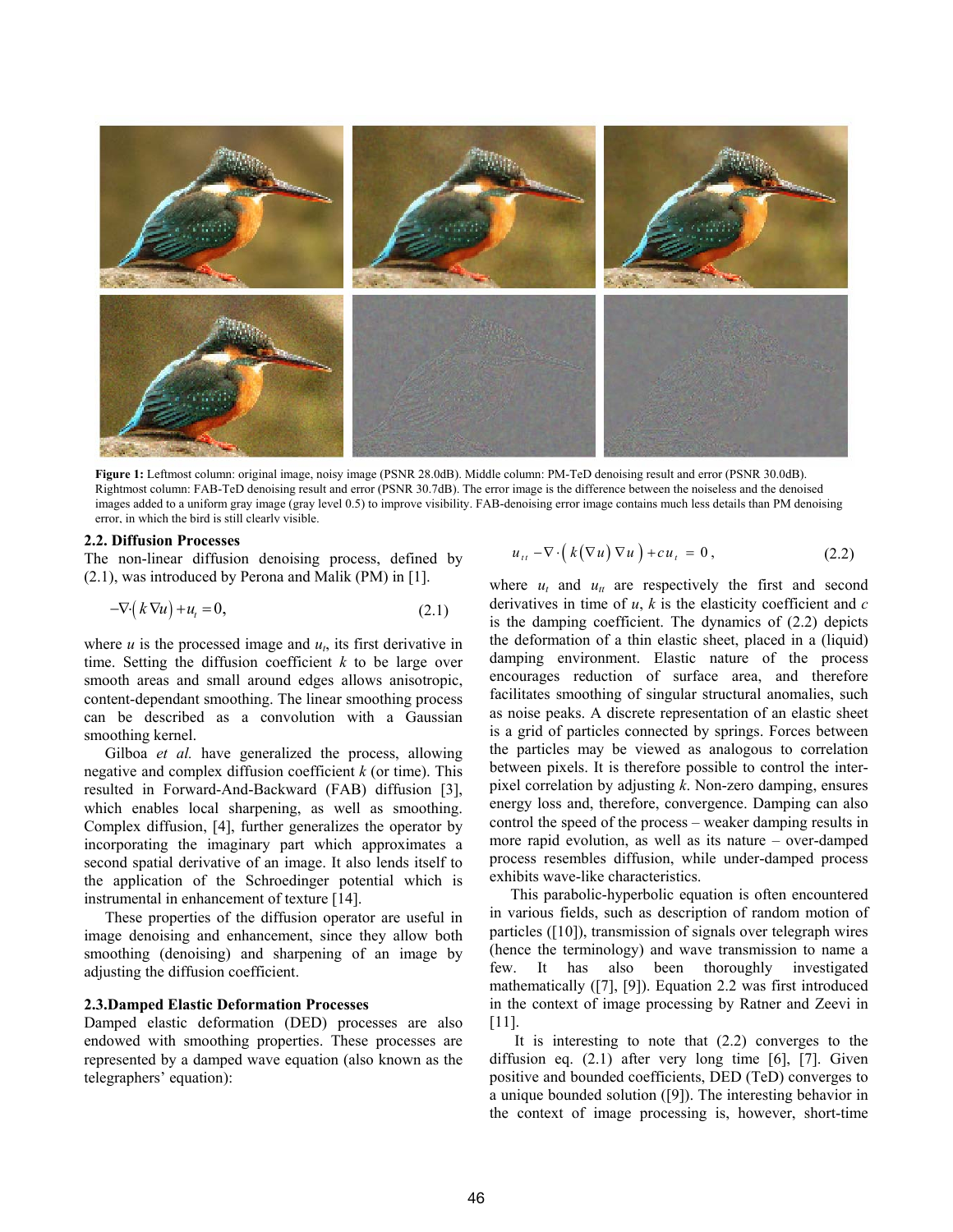| Noise<br>stdev | Noise<br><b>PSNR</b> | <b>DED</b><br><b>PSNR</b> | Diff.<br><b>PSNR</b> | <b>DED</b><br>iterations | Diff.<br>iterations |
|----------------|----------------------|---------------------------|----------------------|--------------------------|---------------------|
| 0.2            | 27.6                 | 51.2                      | 45.4                 | O                        |                     |
| 0.3            | 21.1                 | 46                        | 41                   | 15                       | 20                  |
| 0.4            | 17                   | 37.3                      | 35                   | 50                       | 70                  |
| 0.5            | 13.5                 | 25.3                      | 24.7                 | 250                      | 350                 |

**Table 1:** Denoising results for image consisting of 2 regions separated by an edge, with different levels of white Gaussian noise. The PSNR was computed near the edge and not over an entire image. Columns (left to right): noise STD, noisy image PSNR, DED denoised image PSNR, diffusion result PSNR, number of iterations of DED simulation, iterations of diffusion simulation. Maximal stable time steps were used (DED: 0.4, diffusion: 0.1).

evolution, i.e. the process that is stopped after time period long enough to reduce noise and produce other desirable effects, yet short enough to preserve meaningful information. It is also important to note that although (2.2) is a wave equation, in most cases addressed in the context of image processing, the wave-like nature is suppressed by over-damping (i.e.  $4k < c^2$ ), to avoid unwanted artifacts. Allowing *k* to become negative around edges results in edge enhancement. This algorithm, which advances DED into negative time regime, is called Forward-and-Backward (FAB) DED. It is based on FAB-diffusion, proposed by Gilboa *et al.* in [7]. Although it does not necessarily converge to a steady-state solution, in practice it achieves significant improvement over the basic DED denoising scheme (Fig. 2).

Similarly to diffusion, linear 1D elastic deformation can be represented as convolution with kernel  $h_{td}$  (described in detail in [12]). An important advantage of  $h_{td}$  over Gaussian kernel is that its characteristics can be better controlled by the two coefficients *k* and *c*. It also better approximates an ideal ("box") lowpass, due to the higher-order nature (in time) of the equation. This should improve its performance in presence of high-frequency details (such as edges).

#### **3. DED-BASED ALGORITHMS**

Due to similarity between the diffusion and DED equations, various diffusion-based research results are applicable to DED-based image processing. Several such applications are presented in this section.

By defining spatially (and temporally) varying elasticity and damping coefficients, it is possible, as in diffusion, to locally control the degree of smoothing. In this paper we address primarily the case of varying elasticity coefficient, although initial experiments have shown that variation of damping coefficient can further improve the performance. To introduce our approach, we assume an image to be an assembly of smooth regions separated by edges. Intraregional pixels are highly correlated, while inter-region correlation is weak. When represented as an elastic sheet, the process is applied to the noisy input image  $u_0$ . To remove noise and preserve edges, the sheet is made more elastic in smooth areas and more rigid around edges. The same  $k$  used in diffusion ([1], [3]) is applicable here:

$$
u_{tt} - \nabla \cdot \left(\frac{\kappa}{\varepsilon^2 + |\nabla u|^2} \nabla u\right) + cu_t = 0, \qquad (3.1)
$$

where  $\epsilon$  is a small constant and  $\kappa$  (positive constant) is the elasticity parameter. Thus, the intra-regional correlation is further increased, while inter-regional correlation remains low. An image that results from the application of the basic DED operator consists mostly of flat surfaces separated by sharp edges (Fig. 2); a cartoon-like representation of the original image. Variations on the theme are presented in [11].

Computational complexity of the algorithm is as in diffusion *O(nN)*, *N* being the number of input elements and *n* - the number of iterations. The strength of DED is in denoising fine details and edges (due to the fact that it is closer to an ideal lowpass). Experiments with images indicate that DED performs better than diffusion at lower noise levels (Table 1). This should be expected, since high noise levels degrade an image so badly that it becomes impossible to restore the finer details.

### **4. EFFICIENT NUMERIC SCHEMES**

Discretization schemes and their convergence received little attention so far. Weickert et. al., in [8], presented one such scheme, which differs from the basic approach in that it improves stability. Further development of the scheme and its application to the DED method are presented below.

To simplify matters, we first discuss a one-dimensional case, where  $u^{i,j}$  is the *i*-th element (spatial coordinate  $x = i *h$ ) of vector  $\underline{u}^j$  (input at time  $t=j^*\tau$ ). Basic discrete representation of (2.2) is as follows ( $\tau$  and *h* being the temporal and spatial steps):

$$
\frac{u^{x,t+1} - 2u^{x,t} + u^{x,t-1}}{\tau^2} + c^{x,t} \frac{u^{x,t+1} - u^{x,t}}{\tau} - \frac{k^{x,t} \left[ u^{x+1,t} - u^{x,t} \right] - k^{x-1,t} \left[ u^{x,t} - u^{x-1,t} \right]}{h^2} = 0.
$$
 (4.1)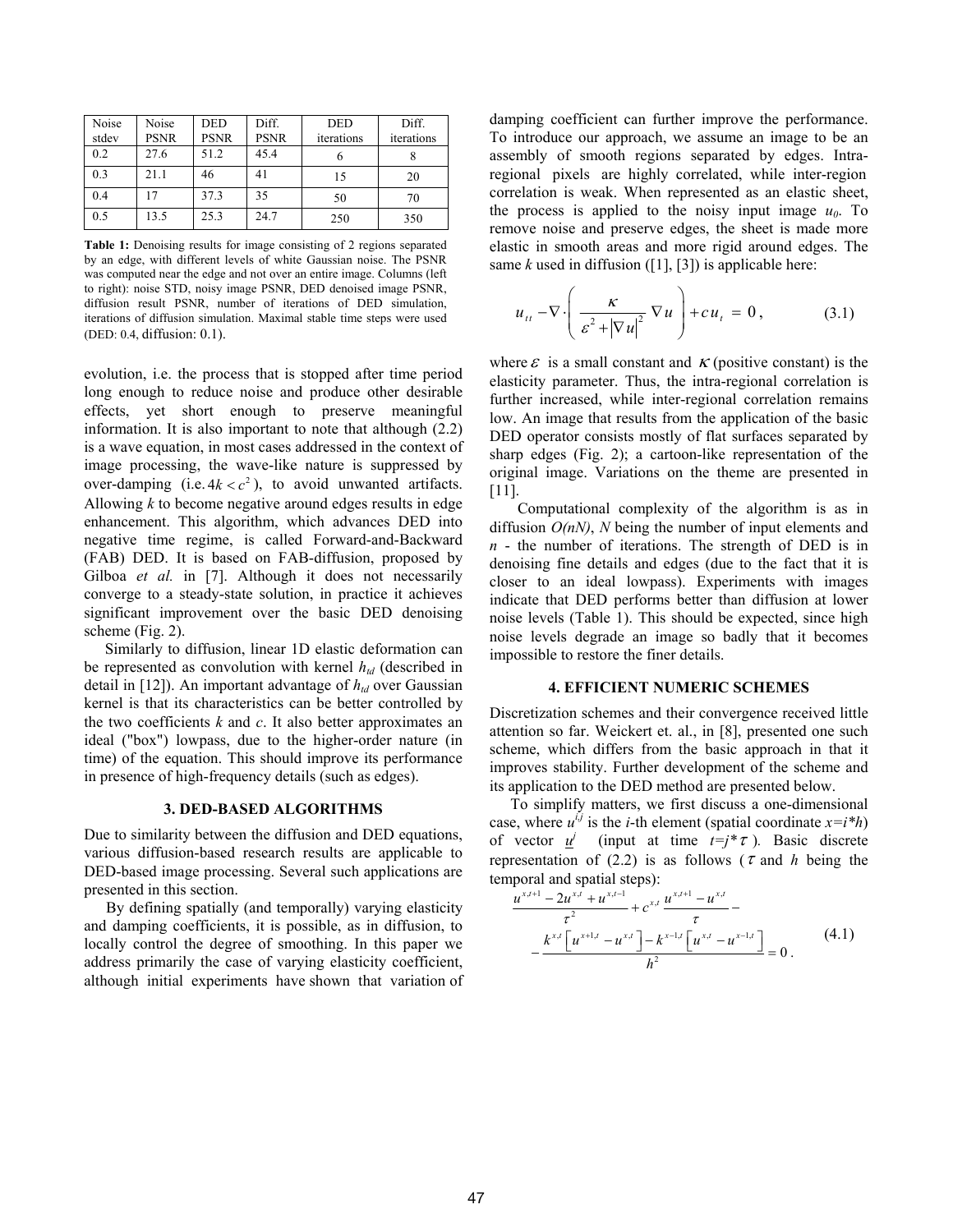It defines the following iterative, explicit (Forward Euler) update scheme of *u*:

$$
(1 + c^{x,t} \tau) u^{x,t+1} = (2 + c\tau) u^{x,t} - u^{x,t-1} ++ \tau^2 \frac{k^{x,t} \left[ u^{x+1,t} - u^{x,t} \right] - k^{x-1,t} \left[ u^{x,t} - u^{x-1,t} \right]}{h^2}.
$$
 (4.2)

An advantage of Forward Euler scheme is that it is straightforward, and can follow the continuous process with any given accuracy by using small enough time steps. This is also the major drawback of the explicit scheme - it requires small time steps to converge to a stable solution, and is therefore very demanding computationally. The most stable, implicit solution (that uses vectors of time step *t+1* in the right-hand side of the equation) is immediate (i.e. single iteration). However, it requires the solution of *N* nonlinear equations, where *N* is the number of elements in *u*. An intermediate scheme closely related to Backward Euler (BE) discretization, was proposed in the context of image processing by Weickert et. al. in [8], resulting in the following discrete equation:

$$
\frac{u^{x,t+1} - 2u^{x,t} + u^{x,t-1}}{\tau^2} + c^{x,t} \frac{u^{x,t+1} - u^{x,t}}{\tau} - \frac{k^{x,t} \left[ u^{x,t+1} - u^{x,t+1} \right] - k^{x-1,t} \left[ u^{x,t+1} - u^{x-1,t+1} \right]}{h^2} = 0.
$$
\n(4.3)

This leads to the semi-implicit update scheme (for pixel dimension  $h = 1$ , unity matrix *I*):

$$
\begin{aligned} \left( (1+c\tau)I - \tau^2 A \right) \underline{u}^{j+1} &= \\ &= \left( (2+c\tau)I + \tau^2 A \right) \underline{u}^j - \underline{u}^{j-1} \,, \end{aligned} \tag{4.4}
$$

where  $\underline{u}^j$  is the input vector at time  $j^* \tau$ , and A is a tridiagonal matrix, which allows efficient inversion of  $\left[ (1 + c\tau)I + \tau^2 A \right]$  by using Thomas algorithm (TDMA). Although it requires additional calculations, the scheme retains linear complexity, and is much more stable then the standard approach, allowing larger time step and fewer iterations (reduction by order of magnitude).

Other time discretization schemes are also applicable, e.g Crank-Nicolson (CN), or Richtmeyer-Morton (RM). Experimental comparison shows more stable performance of CN then that of BE scheme for large time-steps and fewer iterations (Fig. 2, 3). It is interesting to note that the improvement of CN over BE is more significant in diffusion then in DED, which may imply that DED is inherently more stable then diffusion. This is further supported by the fact that a numeric stability requirement for linear discrete diffusion equation is  $\tau < h^2/2k$ , while that of linear



**Figure 2:** DED denoising. (a) – noisy image (PSNR 28dB). (b) – explicit DED denoising, 20 iterations (PSNR 32.3). (c) – semi-implicit DED denoising, 2 iterations (PSNR 32.2). (d) – semi-implicit DED, 1 iteration (PSNR 30.6)

discrete DED is  $\tau \leq h/\sqrt{k}$  [13] (*k* being the diffusivity in diffusion and elasticity in DED), i.e. DED allows larger time step.

Generalization of the algorithm to higher dimensions is not trivial. The naïve approach of writing the Backward Euler scheme for 2D results in non-zero values outside the main three diagonals of  $A$ , requiring  $O(n^2)$  operations. Solution proposed by Weickert *et al.* [8] performs the update separately along each axis, resulting in a good approximation of the original scheme. The 2D input image is raster-scanned twice per iteration – along x and y axes, and the two resulting vectors are updated.

#### **5. CONCLUSIONS**

Experimental results and their analysis indicate that the proposed DED operator achieves better results than those obtained previously by means of diffusion-type operators. In addition, the new operator offers greater flexibility by incorporating a controllable coefficient.

Different numeric solution schemes are the subject of ongoing research. These include semi-implicit schemes (Backward Euler, Crank-Nicolson, etc.), and multigrid methods. Initial results show that semi-implicit schemes are applicable to DED, and that further investigation in the context of DED image processing contributes also to enhancement of diffusion-based schemes. Parallelization of the algorithm seems to be a natural step towards on-line implementation in video processing and enhancement.